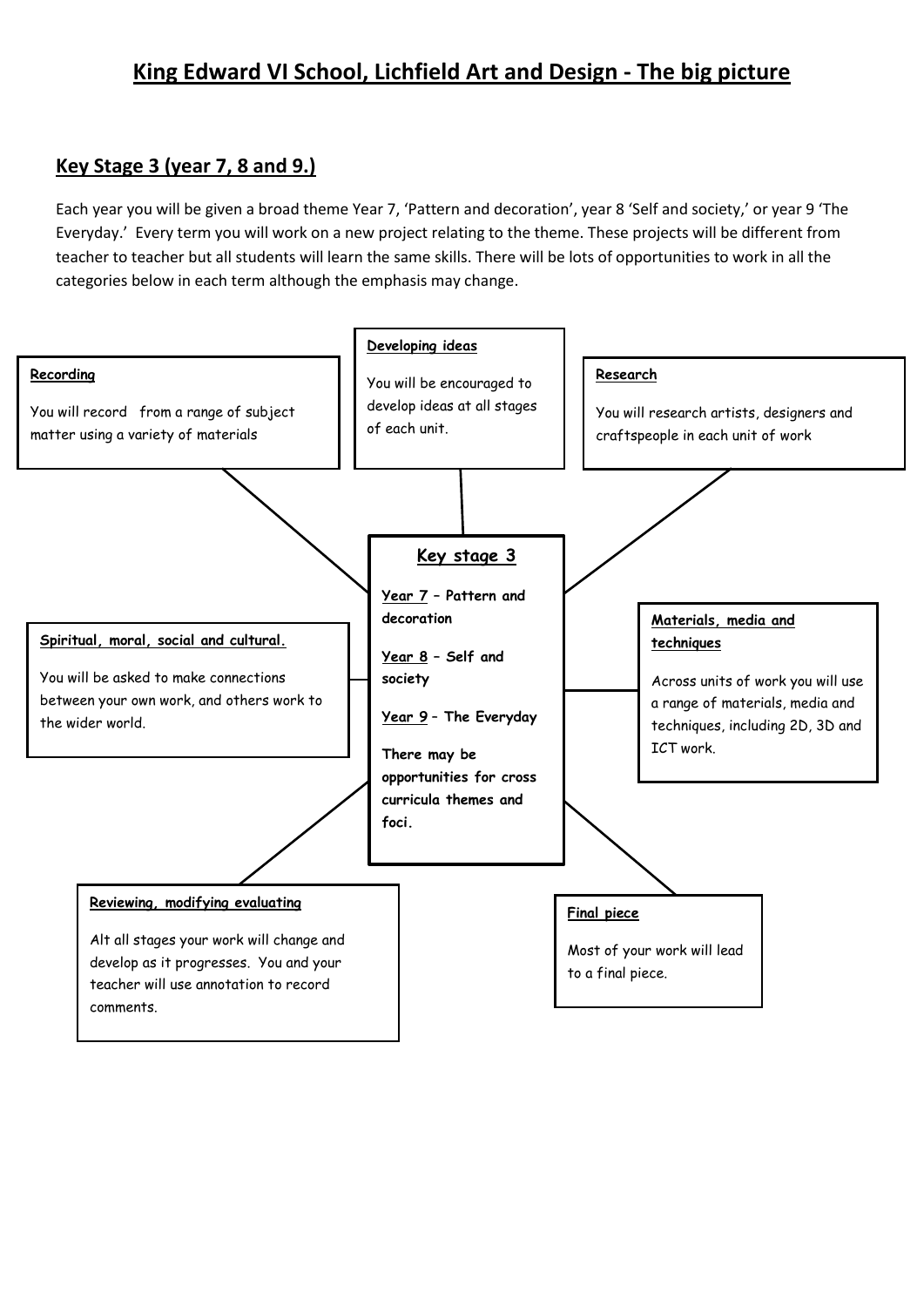#### **Assessment**

Students are assessed both summatively (End of project basis) and also formatively using participation in lessons, homework and half termly unit marking to assess progress against a minimum of one assessment criteria.

#### **Homework**

Homework is set as and when each individual project requires, but the table below shows an approximate.

| <b>ART &amp; DESIGN</b>                 |                                                               |                                        |                                            |                             |  |  |  |
|-----------------------------------------|---------------------------------------------------------------|----------------------------------------|--------------------------------------------|-----------------------------|--|--|--|
| <b>Homework set</b>                     | <b>Method of assessment</b>                                   | <b>Approx time to</b><br>complete task | <b>Timescale for</b><br>completion         | <b>Frequency of</b><br>task |  |  |  |
| Research                                | Marked by teacher against<br>department and national criteria | 1-2 hours                              | At least 1 week but<br>more likely 2 weeks | Approx 2 per term           |  |  |  |
| Skills practice/finishing class<br>work | As above                                                      | 1 hour                                 | As above                                   | Approx 2 times per<br>term  |  |  |  |
| <b>Collecting resources</b>             | N/A                                                           | N/A                                    | N/A                                        | N/A                         |  |  |  |

Please find below, learning and literacy mats to help students complete their research based homework's.

| <b>Formal elements in art</b>                                | Analysing \ sentence                                                                                                                        | Comparison          |                    |
|--------------------------------------------------------------|---------------------------------------------------------------------------------------------------------------------------------------------|---------------------|--------------------|
| The Formal Elements are the parts used to make a             | starters.                                                                                                                                   | Compared with       |                    |
| piece of artwork. These are:                                 | My eye is lead to by                                                                                                                        | Similarly           |                    |
| Pattern - A design that is created by repeating<br>$\bullet$ | My eye goes to  because                                                                                                                     | In the same way     |                    |
| lines, shapes, tones or colours.                             | The leads my eye to                                                                                                                         | Likewise            |                    |
| Colour - Red, yellow and blue are primary<br>$\bullet$       | The paint has been applied                                                                                                                  | Equally             |                    |
| colours, which means they can't be mixed                     | The texture of the work                                                                                                                     | As with             |                    |
| using any other colours. In theory, all other                | looks                                                                                                                                       | are similar in that |                    |
| colours can be mixed from these three                        | The strong use of makes                                                                                                                     | <b>Examples</b>     | <b>Contrasting</b> |
| colours. Two primary colours mixed together                  | the stand out.                                                                                                                              | For example         | However            |
| make a secondary colour.                                     | The background                                                                                                                              | For instance        | On the other       |
| Texture-This is to do with the surface<br>$\bullet$          | The use ofgives a                                                                                                                           | Such as             | hand               |
| quality of something, the way something feels                | sense of                                                                                                                                    | as can be           | although           |
| or looks like it feels.                                      | This image reminds me of                                                                                                                    | seen                | Despite this       |
| Tone- This refers to the lightness or darkness<br>$\bullet$  | I like because                                                                                                                              |                     | On the             |
| of something. This could be a shade or how                   | I dislike  because                                                                                                                          |                     | contrary           |
| dark or light a colour appears. The parts of the             | This work links to my class                                                                                                                 |                     | Instead            |
| object on which the light is strongest are                   | work because                                                                                                                                |                     | As for             |
| called highlights and the darker areas are                   | The inspire me                                                                                                                              |                     | whereas            |
| called shadows. There will be a range of tones               | The expression of reminds                                                                                                                   |                     | while              |
| in between the highlights and shadows.                       | me of                                                                                                                                       | <b>Emphasising</b>  |                    |
| Form - Form is a three dimensional shape,<br>$\bullet$       | The work is about                                                                                                                           | <b>Mainly</b>       |                    |
| such as a cube, sphere or cone. Sculpture and                | <b>The</b>                                                                                                                                  | <b>Mostly</b>       |                    |
| 3D design are about creating forms. In 2D                    | artist/designer/craftsperson                                                                                                                | <b>Usually</b>      |                    |
| artworks, tone and perspective can be used                   | has                                                                                                                                         |                     |                    |
| to create an illusion of form.                               | The title implies                                                                                                                           |                     |                    |
| Shape- the external form, contours, or<br>$\bullet$          |                                                                                                                                             |                     |                    |
| outline of someone or something.                             | <b>Key words:</b>                                                                                                                           |                     |                    |
| Line-Line can be used to show many<br>$\bullet$              | Repeated pattern, Design, Regular, Decorative, Warm, Cold,                                                                                  |                     |                    |
| different qualities, such as:                                | Monochromatic, Bold, Bright, Dull, Subtle, Pastel, Rough, Smooth,                                                                           |                     |                    |
| Contours - showing the shape and form of                     | Thick, Course, Spiky, Highlights, Shadows, Shade, 3D, Outline, Solid<br>shape, movements, mark making, broken line, short line, thick line, |                     |                    |
| something                                                    |                                                                                                                                             |                     |                    |
| Feelings or expressions - a short hard line                  | dashes, scale, proportion, detail, tone, texture, colour, shape,<br>form, line, directional shading, mood, composition.                     |                     |                    |
| gives a different feeling to a flowing one.                  |                                                                                                                                             |                     |                    |

#### **Writing about Art work**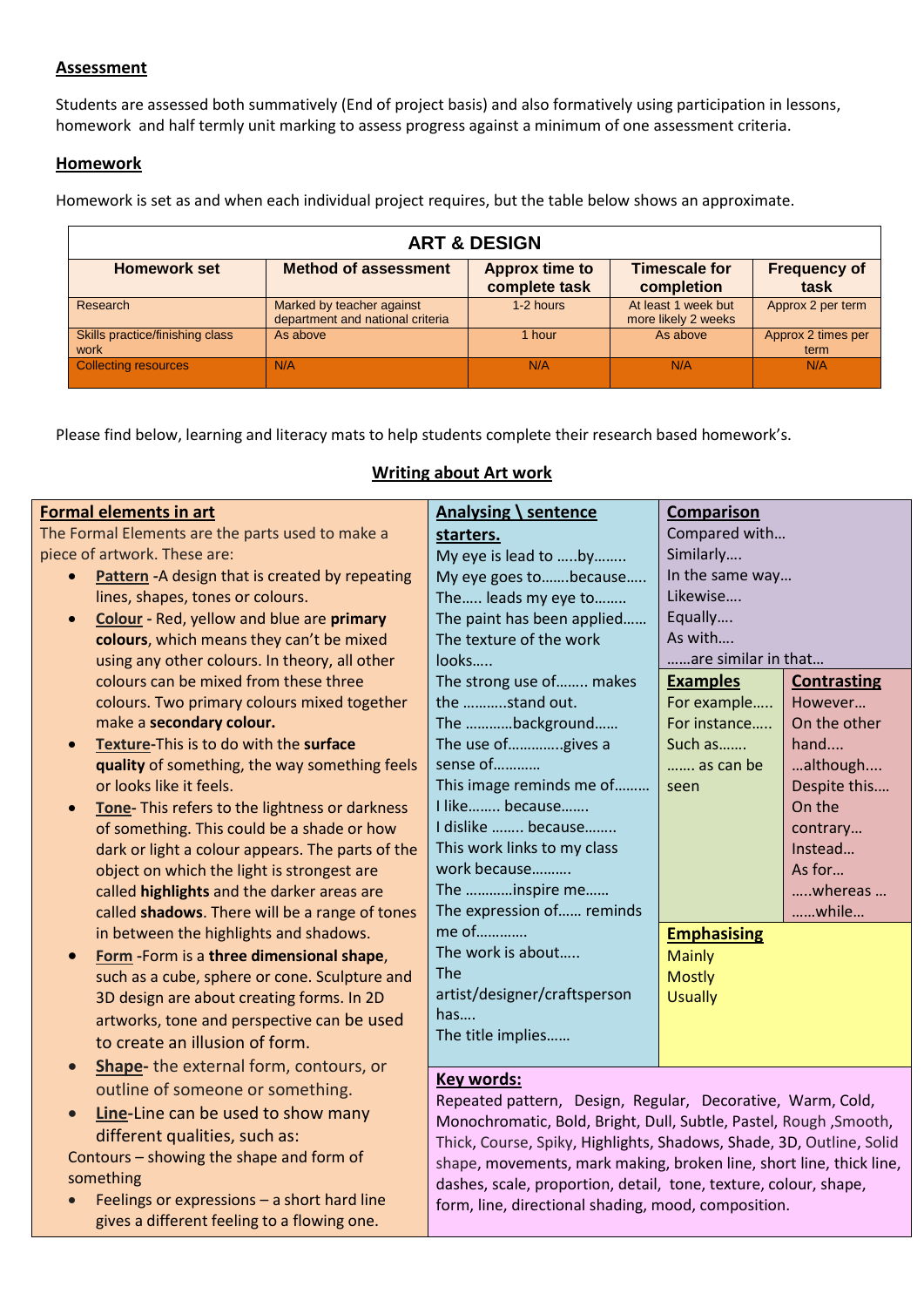#### **Presenting Art work**

| <b>Presentation of Artist Research.</b>                                                                                        | <b>Core Targets</b>                                                      | <b>Checking for the basics</b>                                                 |  |  |  |  |
|--------------------------------------------------------------------------------------------------------------------------------|--------------------------------------------------------------------------|--------------------------------------------------------------------------------|--|--|--|--|
| When presenting your work you must<br>include the following things:                                                            | Correct use of spelling and<br>grammar.                                  | Every sentence must start with<br>a CAPITAL letter.                            |  |  |  |  |
| A title (artist's name).<br>1.<br>Colour images of the artist's<br>2.<br>work.                                                 | Different lengths of<br>sentences.                                       | Every sentence must end with<br>some form of punctuation .!?                   |  |  |  |  |
| 3.<br>Your own work - drawing etc.<br>that links to<br>artists work.<br>Annotations:<br>4.                                     | Correct use of<br>terminology/keywords                                   | Proper nouns need capital<br>letters e.g. Lichfield, February<br>and Mr Jones. |  |  |  |  |
| • Your own analysis and opinions<br>of artists work.<br>Include the five 'W' and how!<br>$\bullet$<br>Who what when where why? | Extended writing - not one<br>word answers.<br>Discuss the use of formal | When writing titles of art work,<br>books etc.;                                |  |  |  |  |
| Conclusion of how you have<br>$\bullet$<br>been influenced by the work.<br>Explain how the artist has used                     | elements in your work.<br>Give and justify your                          | 1. Capitalise the first word<br>Capitalise and<br>2.<br>main/important words   |  |  |  |  |
| visual language.<br>The presentation of your work should                                                                       | opinions.<br>Understand the artist use of                                | 3. Don't capitalise minor words<br>such as 'and' 'of' or 'the'                 |  |  |  |  |
| link to the project and the artist's work.<br>You should look at the colour and style<br>the artist has used, don't use        | <b>Visual Language</b><br>Understand how you have<br>interpreted Visual  |                                                                                |  |  |  |  |
| inappropriate materials.                                                                                                       | Language.                                                                |                                                                                |  |  |  |  |
| <b>Visual Language</b>                                                                                                         |                                                                          |                                                                                |  |  |  |  |
|                                                                                                                                |                                                                          |                                                                                |  |  |  |  |

Visual language is a system of communication using visual elements.

Understand how artist are trying to convey messages and concepts through art work: interpret this into your own

work